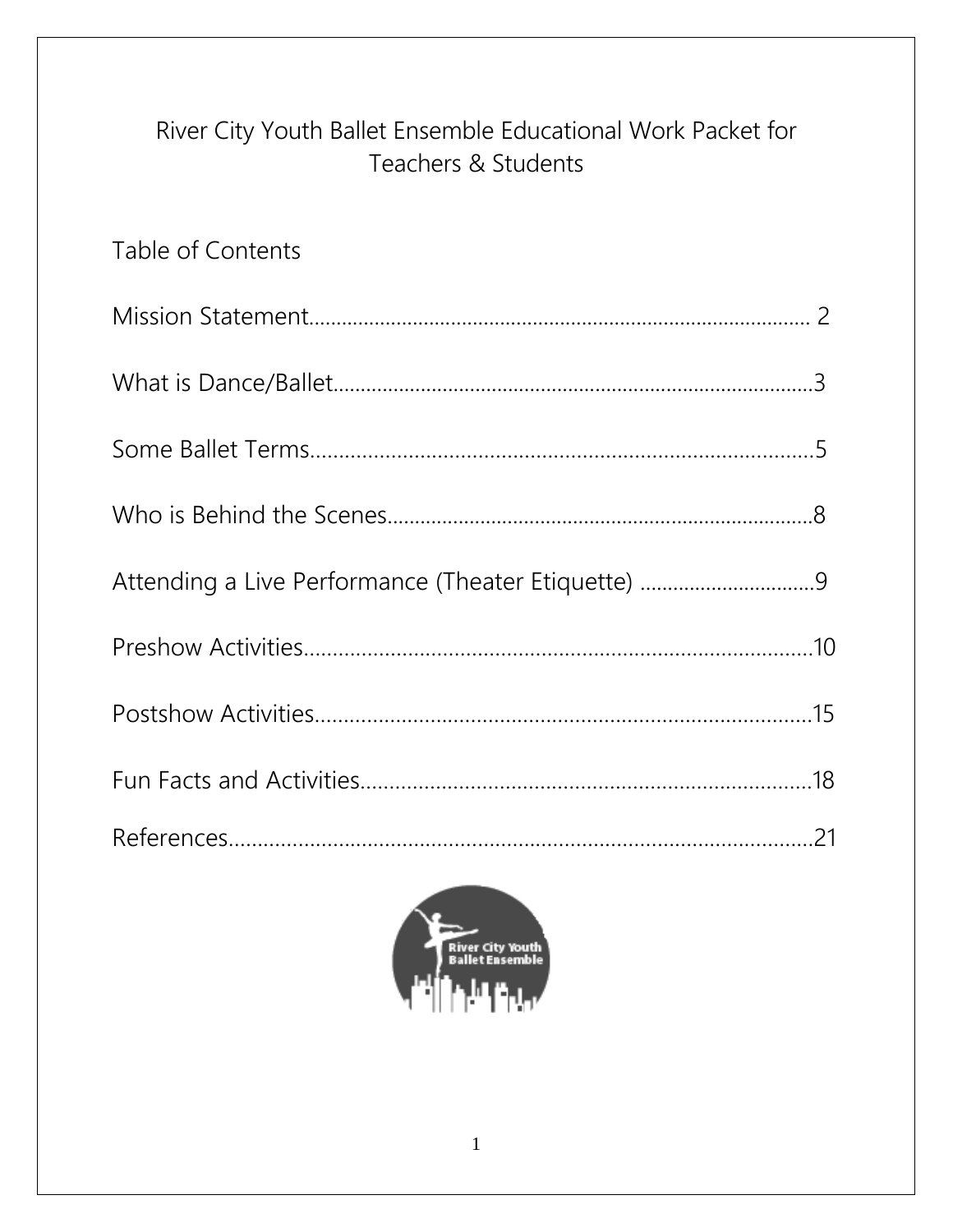# River City Youth Ballet Ensemble

## Providing West Virginia youth with a high-quality dance education while giving our communities access to the live arts.

The River City Youth Ballet Ensemble, the Official Youth Ballet of WV, is a pre-professional performing company for dancers ages 12-21. It was founded in 1995 in Charleston with the mission of giving talented dancers the opportunity to learn and grow in the performing arts. RCYBE prides itself on providing members a sound, quality dance education that includes valuable performance opportunities. It also gives dancers a forum to share their talent and education in the arts throughout the community by way of outreach and collaboration. RCYBE is a registered non-profit organization with the WV Secretary of State.



#### Audition and Class Information

Contact Artistic and Founding Director Michelle Raider-Simon Phone (304) 925-3262 Email [rcybe@aol.com](mailto:rcybe@aol.com) or Visit [www.rcyb.org](http://www.rcyb.org/) Located in Kanawha City

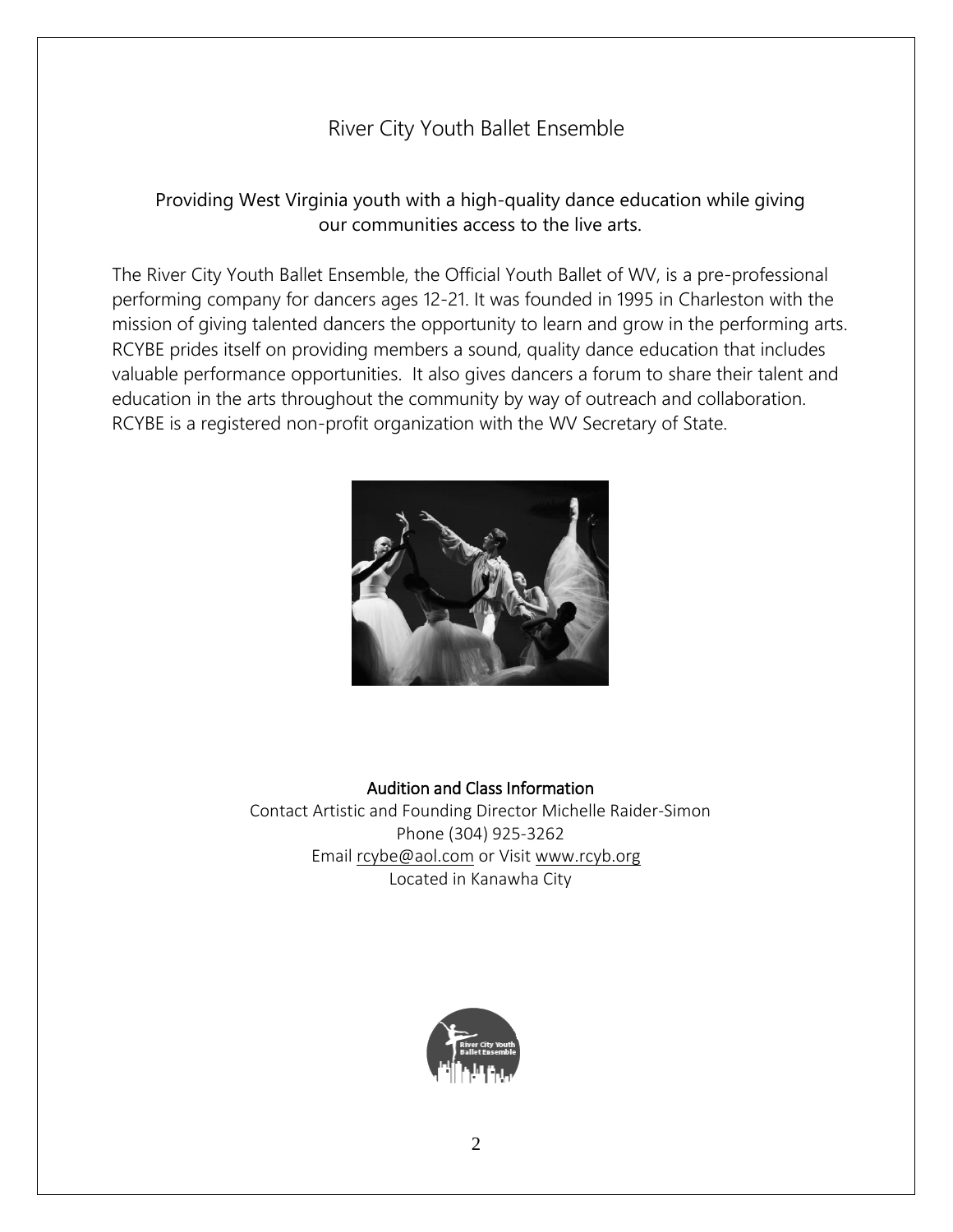#### What is Dance/Ballet?

#### What is Dance/Ballet?

Bending, stretching, jumping, and turning are all activities dancers do. They work hard to transform these everyday movements into the language of dance, using each step as a word to compose first a phrase, then a sentence, a paragraph and finally a story. Dance can also be a medium for expressing a feeling such as joy, sadness, anger or love. Dance is one of the greatest forms of communication we have available to us. Through movement and facial expressions dancers learn to convey emotions, and sometimes even entire stories, without needing to speak. Dance is sometimes called a universal language because it uses no spoken words, however, people around the world understand and respond to it. Movement to music is a natural response to our enjoyment of sounds. Even an infant begins bobbing its head to music it enjoys. There are many different types and variations of dancing: from tribal dances to swing dancing, and from hip-hop at a party to a classical ballet on an opera house stage. Dance is a wonderful way of expressing our joy of life. You might explore how to communicate an emotion through movement yourself. Notice how different music inspires unique motion, especially in children. All dance is a valid form of expression.

Let's share the excitement of live theatre together! When young people attend a live theatrical performance for the first time, they often do not realize how different it is from watching a movie or television show. Because the performers and audience are together in the same room, they are creating the event together. The performers can see and hear the audience just as the audience can see and hear them. A live presentation has not been prerecorded, or edited, which means it's riskier for the performers and more exciting for the audience. It also means the audience has a real contribution to make the overall experience enjoyable. Audience members affect those around them as well as the performers. The more the audience "gives" to the performers, the more the performers can give back to the audience. Remember, without the audience, there would be no show! Live theater is successful because of the efforts of many people working together: • The Audience • The Technical Crew • The Creative Production Team • The House Manager and Ushers • The Performers.

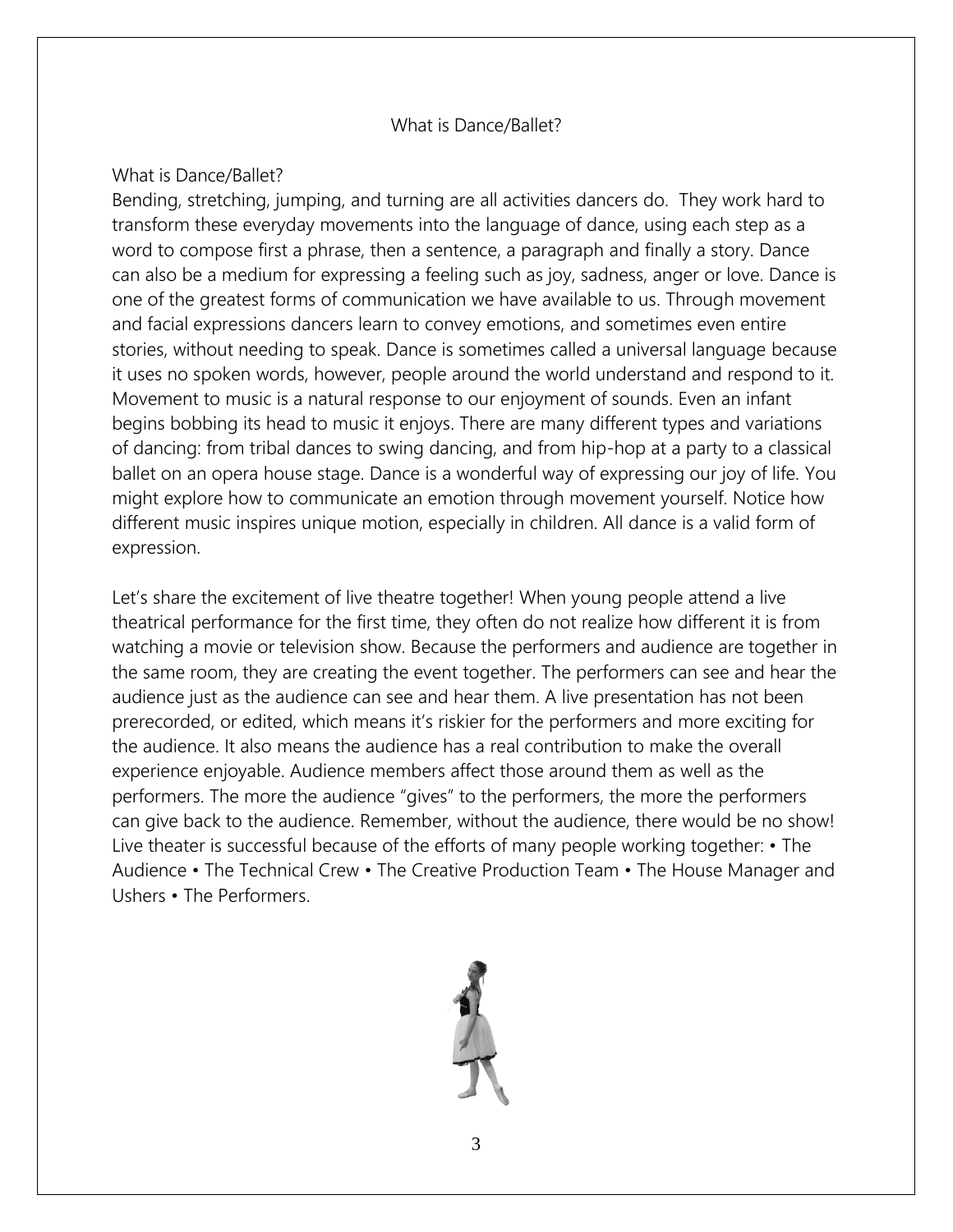## History of Ballet

What is ballet? Where does it come from? Ballet is a formalized type of performance dance. Early ballet dancers were not as highly skilled as they are now. Ballet has since become a highly technical form of dance with its own vocabulary. It is a poised style of dance that incorporates the foundational techniques for many other dance styles.

During the Renaissance period entertainment was an important part of life. The ballet de court was performed by aristocrats from the royal courts of Europe. In the 1530s ballet was brought from Italy to France when Italian Catherine Medici married Henry II of France. In 1661, the first ballet school opened in France. It was begun by Louis XIV and called Académie de Royale Danse and the five basic foot positions were named. These positions are the basis for all classical ballet steps. At first, only men were allowed to dance. Women were allowed in 1681 but had to wear full length gowns. During the baroque period it was common to combine opera, ballet and music into one performance to tell a story. During the classical period around the late 1700s ballet was full of expression and performance. The dancers did not rely on costumes and props but rather their character and emotion through their bodies and faces.

The early 1800s was the transition from the Classical era to the new extravagant Romantic era. The Pre-Romantic period is most noted as the origin of pointe work. The Italian dancer Marie Taglioni became very famous for dancing en pointe. Dancing en pointe means "on the tip" and is a part of classical ballet technique, practiced using specially reinforced shoes called pointe shoes or toe shoes. The technique developed from the desire for dancers to appear weightless and sylph-like (moving and bending with ease) and has evolved to enable dancers to dance on the tips of their toes for extended periods of time.

During the romantic era which continued through the 1800s, ballet became very pretty, elegant, and graceful. The female dancers stole the spotlight because of their increased skill in dancing on their toes.

Today ballet ranges from classical to contemporary. What is the difference between Contemporary ballet and Classical ballet? Classical ballet is the most formal of the ballet styles; it adheres to traditional ballet technique whereas contemporary ballet is a form of dance influenced by both classical ballet and modern dance. Contemporary ballet allows a greater range of movement outside of the strict body lines in classical ballet technique.

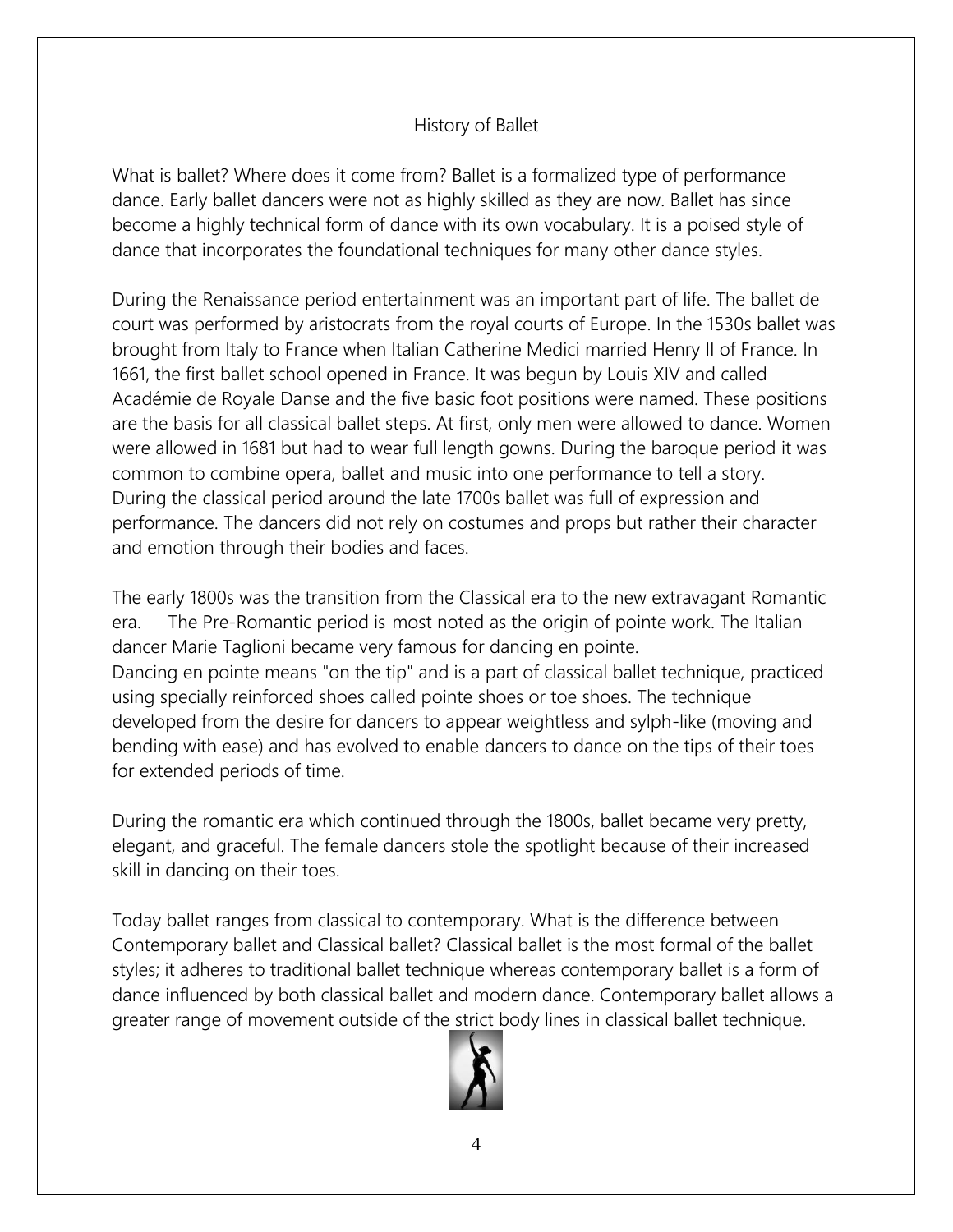#### Terms

Just as sports, math, construction, and many other activities have their own vocabulary, so too does ballet. Because much of ballet's early development occurred in France, many of the words are French and have been handed down since the 16th century. Here are some common terms and their applications

Ballet – A classical Western dance form that originated in the Renaissance courts of Europe. By the time of Louis XIV (mid-1600s), steps and body positions underwent codification.

Technique – The physical skills of a dancer that enable him or her to execute the steps and movements required in different dances. Different styles or genres of dance often have specific techniques.

Tempo – The speed of music or a dance.

Pantomime – The art of telling a story, expressing a mood or an emotion, or describing an action without words.

Ballerina – A female ballet dancer of the highest ranking.

Danseur (dahn-sooehr)-A male dancer in a ballet company.

Divertissement (dee-vehr-tees-MAHN)-A short entertaining dance.

Pas de deux (pah de duh)-A dance for two people, usually a man and a woman. Deux in French means "two."

Pointe (pwent)-The tip of the toe. Most female ballet dancers dance on the tips of their toes wearing special shoes, called pointe shoes.

Premier danseur (pruh-MYAY dahn-SUHR)-A male ballet star or leading dancer of the ballet company. He is the male version of the Prima Ballerina.

Barre – The place where a dancer goes to begin his/her class work. The barre is a long pole that gives the dancer support. After the dancer has done barre work to warm up, he/she will move to the center the classroom or studio to practice increasingly complex steps.

Corps de ballet – A group of dancers who work together as an ensemble. They form the background for the ballerina and her partner and are the backbone of any ballet company.

Libretto – The text on which a ballet is choreographed; the story of a ballet.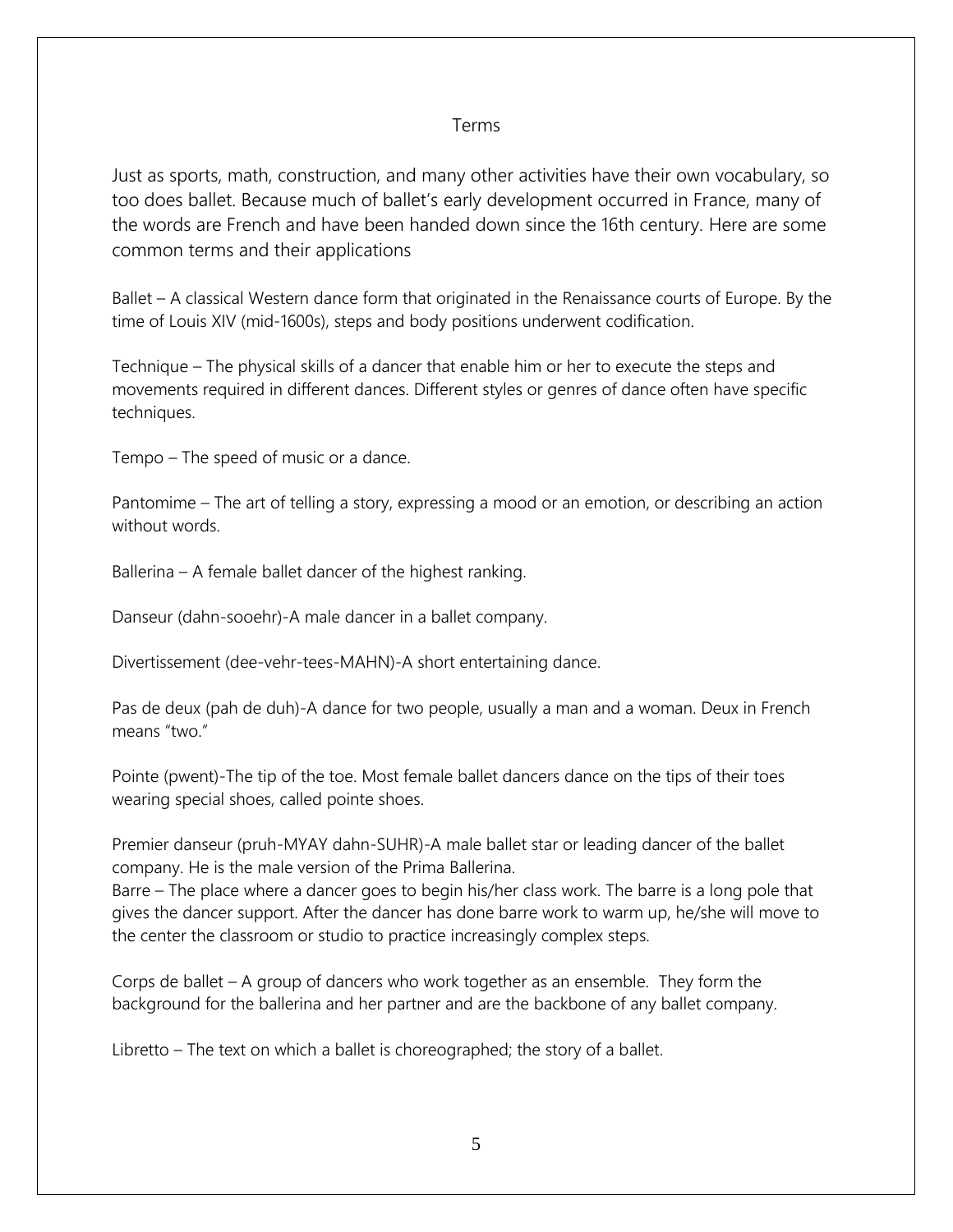Pantomime – The art of telling a story, expressing a mood or an emotion, or describing an action without words.

Plie (plee-AY)-A bending of the knees. An exercise to render the joints and muscles soft and pliable and to develop a sense of balance. The legs must be well turned out from the hips, the knees open and well over the toes, and the weight of the body evenly distributed on both feet, with the whole foot grasping the floor. All jumps and leaps start and end in plie.

Releve (ruh-luh-VAY)-To raise. A rise to the ball of the feet or up onto pointes.

Port de Bras (POR duh BRAH)-Carriage of the arms. Movement or series of movements of the arms through various positions. Used to strengthen and beautify arm movements. Elbows should be slightly bent, but soft.

Tendu (than-DUE)-To stretch. Toes remain on the floor as the foot of working leg extends to maximum point.

Degage (day-gah-JAY)-Tendu that extends slightly off the floor.

Cou-de-pied (koo duh pee-AY)-A position in which one foot is placed in front or in back of the other ankle.

Developpe' (Dave-low-PAY)-"To Unfold" An unfolding movement of the working leg, foot drawn up to the knee, slowly extended into an open position in the air

Fondu (fon-DUE)-A one-legged knee bend.

Soutenu (soo-tuh-NUE)-Held. Sustained.

Adagio (ah-DAH-joe)-A slow tempo. Meaning at ease or leisure. A succession of slow and graceful movements which develop a sustaining power, sense of line, balance and beautiful poise.

Arabesque (ah-rah-BESK)-Balanced on one leg, the other extended behind with straight knee and the body forming a graceful curve.

Attitude (ah-tee-TUDE)-A pose on one leg with the other leg lifted either backward or forward and bent at the knee

Promenage (pro-muh-NAJ)-Dancer turns slowly on one foot by moving the heel while holding a pose.

Pique (pee-KAY)-To step on half toe with other leg in the air. Pique Tour: Add a turn.

Allegro (ah-lay-GRO)-Strong. A fast tempo.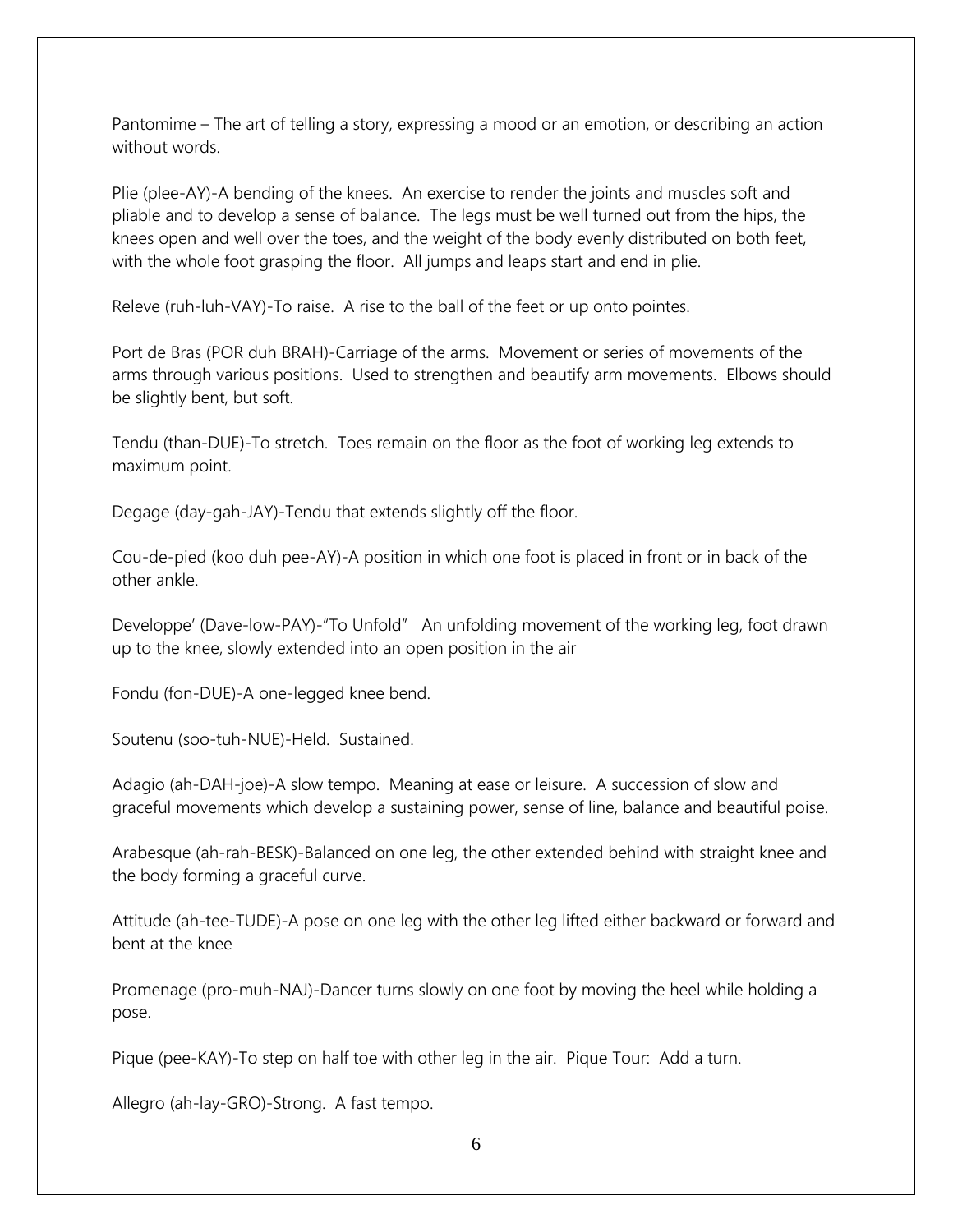Changement (shanj-MAHN)- "Changing the Feet" A jump from fifth to fifth position in which the feet switch places in midair.

Chasse (shah-SAY)-"To Chase" The galloping step. One foot literally chases the other out of its place. Done in a series.

Glissade (glee-SAHD)-The gliding step, crab-like. Working foot glides from 5<sup>th</sup> position in required direction and other foot closes to it.

Jete' (juh-TAY)-To throw. A leap transferring weight from one foot on to the other. Grand Jete: A forward leap with a split.

Pas de Chat (PAH duh SHAH)-Cat-like movement. Light spring into air and descent into 5<sup>th</sup> position. Feet pass in air, knees high.

Spotting-The movement of the head in pirouettes and other particular ways of turning.

Turnout-The way the feet and legs should be turned out from the hip joints to give the freedom of movement necessary to perform the steps of classical ballet

Tutu-usually made of net or tulle. Tutus may be of varying lengths. While the style and mood of the ballet help to determine the preferred tutu length, the dancer's technique is most clearly visible when she wears a short tutu.

#### Most Importantly!!

Reverance (ruh-vuh-RAHNS)-A reverent "stretch and bow" done at the end of a ballet class, to show respect for the teacher and the rehearsal pianist.

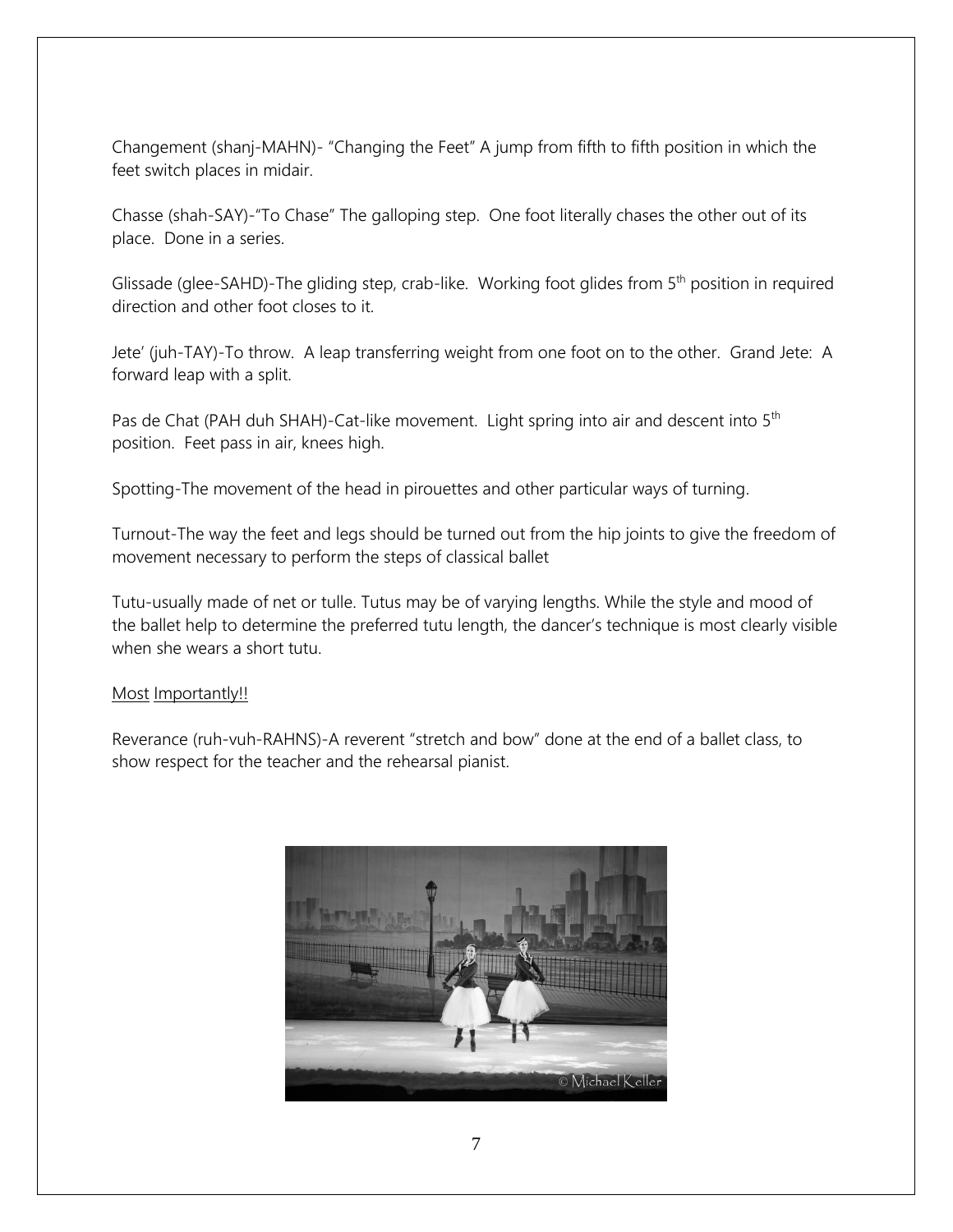#### Behind the Scenes

The Artistic Director is the person at a ballet company who oversees choosing ballets to perform, hiring dancers, rehearsing the company for performances, and other artistic decisions. Not all artistic directors choreograph but they are responsible for envisioning the look and feel for the entire ballet.

The choreographer (core-ee-og-rah-fer ) is the one who chooses the music that he or she feels is appropriate for a new ballet and creates the movements to go with it. The Nutcracker ballet uses music created by the composer Peter Tchaikovsky. Like other artists, such as musicians, sculptors, and painters, a choreographer uses some basic tools to create a dance. Just as paint is the medium or material a painter uses to create a painting, the choreographer takes the dancer's body (the medium of the dance) and has it make different kinds of shapes (e.g., bent, curved, angular) as it moves through space (e.g., size, direction, level) at a certain tempo (e.g. fast, slow) and rhythm (e.g. a complicated or simple pattern of sound or movement), and with a certain amount of energy (e.g., smooth, sharp, light, heavy).

Dancers are the people who execute the choreography.

Set Designers think up ideas for scenery and props (short for properties) and develop drawings and models depicting how the scenery and props will look.

Lighting Designers develop a lighting scheme that will both create the overall mood envisioned by the artistic director and compliment or highlight the dancers' movements.

Electricians, Carpenters and Stagehands build and set up the scenery and lighting.

Costume Designers draw ideas for costumes.

The Seamstress and Wardrobe Team design, mend and sew costumes.

The Conductor directs and leads the orchestra.

The Orchestra plays the music.

The Composer writes the music.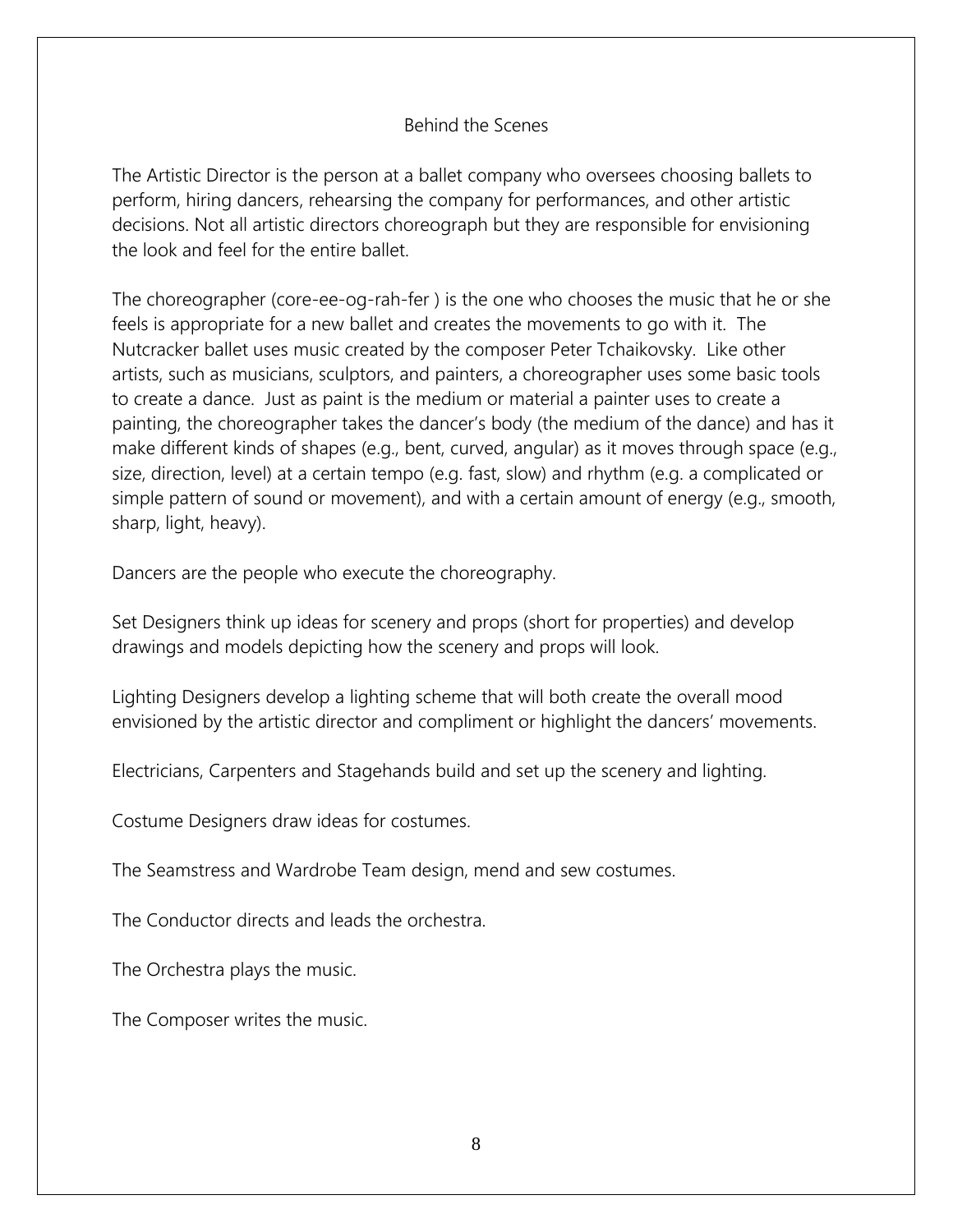## Theater Etiquette

As a teacher bringing your students to a performance, please keep in mind that you are responsible for the behavior of your students.

Being an audience member is essential to the ballet performance as the dancers themselves. Discuss proper audience etiquette with students before the performance. Arrive approximately half an hour before show time to get settled in to enjoy the show.

Listening, laughing, and applauding in the appropriate places is welcomed and greatly appreciated by the performers. They are the signs of a good audience. Talking during a performance is distracting. Ushers are instructed to ask anyone creating a distraction to leave the auditorium. Hats and chewing gum must be removed upon entering the lobbies. Trips to the bathroom should be taken before and after the performance. A chaperone from your school must accompany the students. Students need to listen to the ushers carefully when being seated and when leaving the theater. Silence all cell phones, pagers or anything that beeps. Live theater is a unique and fun-filled experience that is made even better when everyone works together and shows off their best theater manners.

# AUDIENCE ROLE ACTIVITY AND CHECKLIST

Children should be encouraged to:

- Watch the dancers and be quiet and respectful in order to help create the magic of  $\Box$ live performance.
- $\Box$ Watch in a quiet concentrated way. This supports the dancers so they can do their best work on stage.
- $\Box$ Enjoy the music; look at the decor and costumes.
- $\Box$ Laugh when the dancers do something funny.
- $\Box$ Consider that constructive criticism is always appreciated more than purely negative criticism.
- $\Box$ Clap at the end of a dance (when there is a pause in the music) if you feel like showing appreciation.
- $\Box$ Check around your seat for everything that you brought into the theater when you leave.

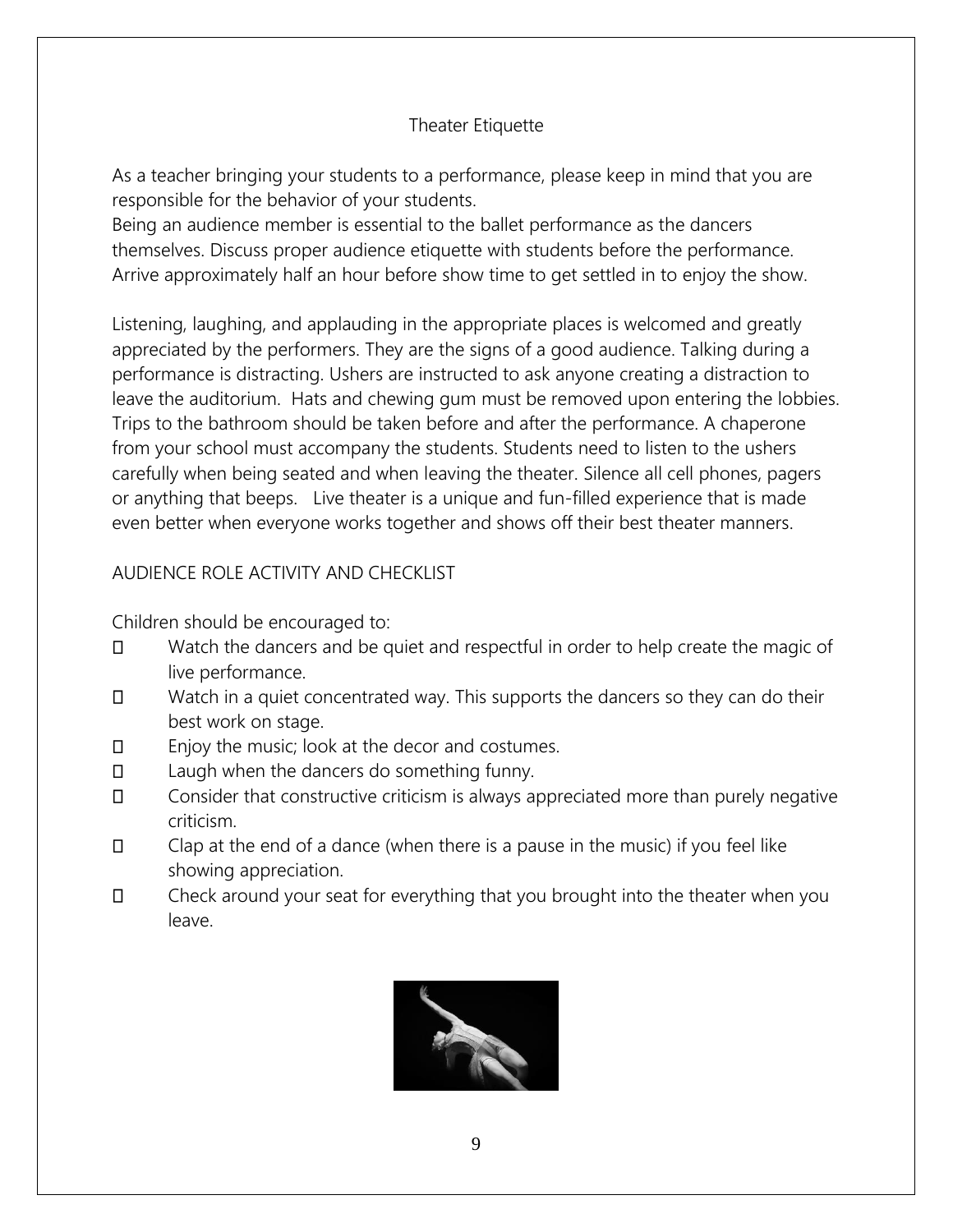#### Pre-Show Activities

- Read different versions of the ballet you are attending. Discuss the similarities and differences between the tales. Discuss the ways the various presentations of these stories are faithful to the original versions and the new dimensions they add.
- Compare and contrast the characters and events in ballet with characters and events found in other traditional fairy tales such as Snow White, Puss in Boots, The Little Mermaid, and Beauty and the Beast.
- Write your own version of the ballet you are seeing. Have your story begin in your neighborhood in the year 2020 (or any other time and place you choose).
- Write a friendly letter to one of the characters or dancers from the ballet. Use sensory details to describe what they liked best about the character they chose.
- Write an original "fractured fairytale" of the ballet.
- Discuss the differences between fairy tales and myths, fables, and legends.
- □ Select one part of speech for students to act out every time it occurs in a readaloud version of Cinderella. (i.e. nouns, or verbs, or adjectives, or adverbs.) Nouns and an introduction to adjectives are particularly good for Grade 2. Verbs and an introduction to adjectives and adverbs are useful for Grade 3. Nouns, verbs, adjectives and adverbs are all excellent for Grade 4.
- Study the customs, architecture, economic structure, attire, modes of transportation, etc. used during the time period (Romantic Period, late 19th c.) in which the ballet is set.
- $\Box$  Students can do basic arithmetic computations by moving a body part or doing a simple locomotor movement such as running, walking, hopping, skipping, jumping, etc. on a particular beat. For example, pose a question such as, "If we move every two counts, and we are counting up to 16 counts, what beats are we moving on?" (2, 4, 6, 8, 10, 12, 14, 16—multiples of two!)
- Create and solve word problems based on ballet. (For example, "Since there is only one glass slipper for Cinderella and her stepsisters to try on, how many more shoes would you need to get 4 pairs of shoes?")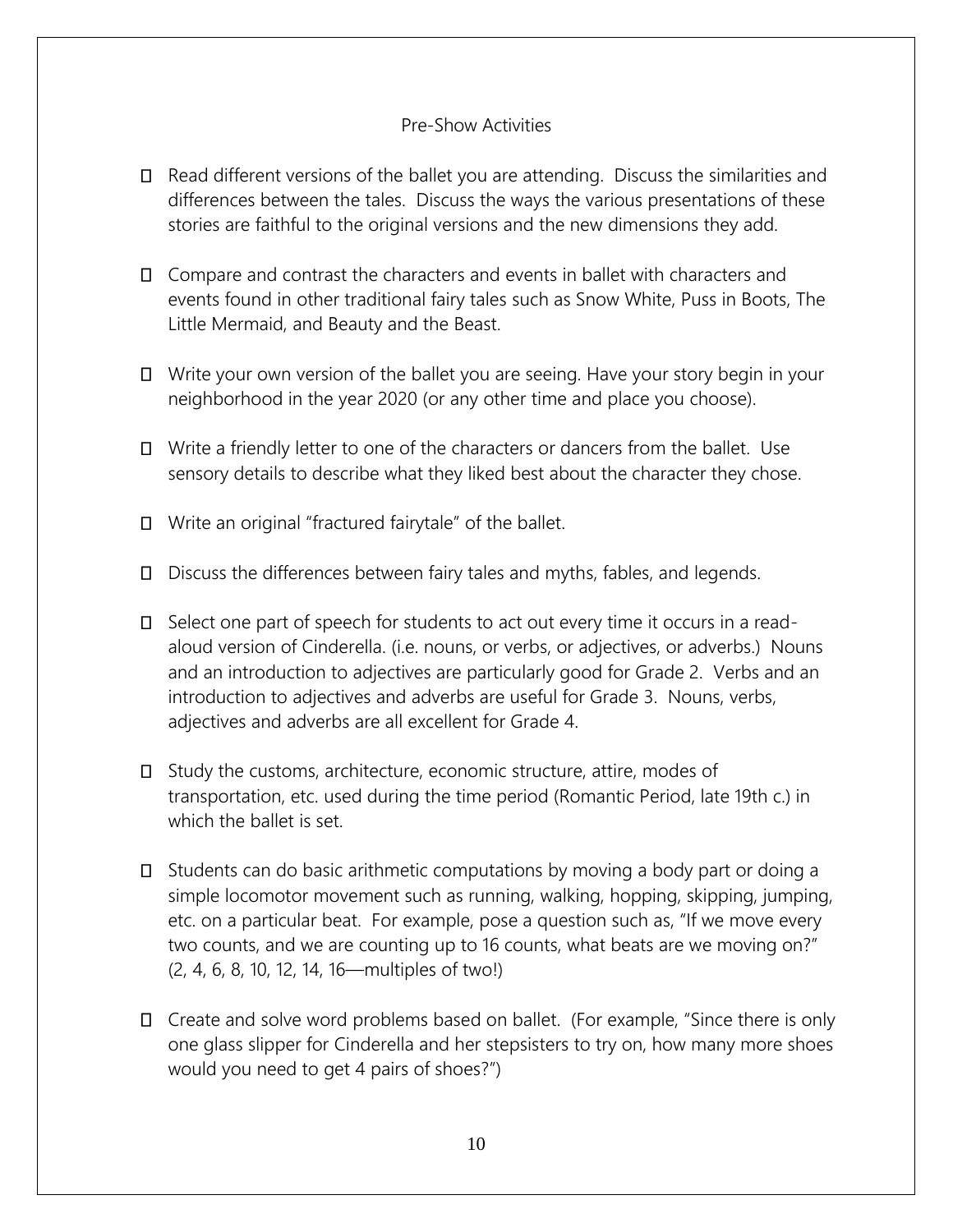List some facts about mice. What is their typical habitat? What do they eat?

Study the science involved in stagecraft. For example, how does the electricity in the stage lights work? How does the pulley system for scenery work?

 $\square$  Study the concepts of physics involved in ballet dancing and partnering. (e.g., learn how gravity affects ballet dancers' jumps or how a dancer can effectively balance en pointe.)

Every step in ballet is based on one of seven dance movements: plier (to bend), glisser (to glide), tourner (to turn), etendre (to stretch), sauter (to jump), relever (to rise), elancer (to dart). List different sports activities that use these basic movements and then perform sport movements that use these same basic ballet movements.

Explore how a ballet dancer must develop the various components of fitness such as cardiovascular endurance, speed, strength, and flexibility.

Discuss the many athletes who have performed in ballets (i.e., Herschel Walker, Willie Gault, and Lynn Swann). Many coaches require their football players to take ballet classes. What benefits might ballet training have for athletes in different sports? Explain.

Study orchestral instruments and listen for them in a recording of Prokofiev's score. Discuss the ways that the different instruments help to characterize the different moods of each scene.

Discuss the ways that the different instruments help to characterize the various characters such as the the step sisters, Cinderella, etc.

Study different rhythms used in the music for Cinderella, such as the waltz and the march. Identify these sections in a recording of the music—listen and clap along!

Study Tchaikovsky's biography and his role in music history. Learn which other composers influenced him, and how he became an important ballet composer. Listen to music from his other ballets, The Sleeping Beauty and Swan Lake, as well as his concert music. Compare and contrast these works to The Nutcracker.

Compare and contrast various storybook illustrations of Cinderella with the actual sets used in the ballet. Which do you think are more effective and why?

Imagine you could create your own production of the ballet that would take place in any time period you choose—past, present, or future. What type of scenery and costumes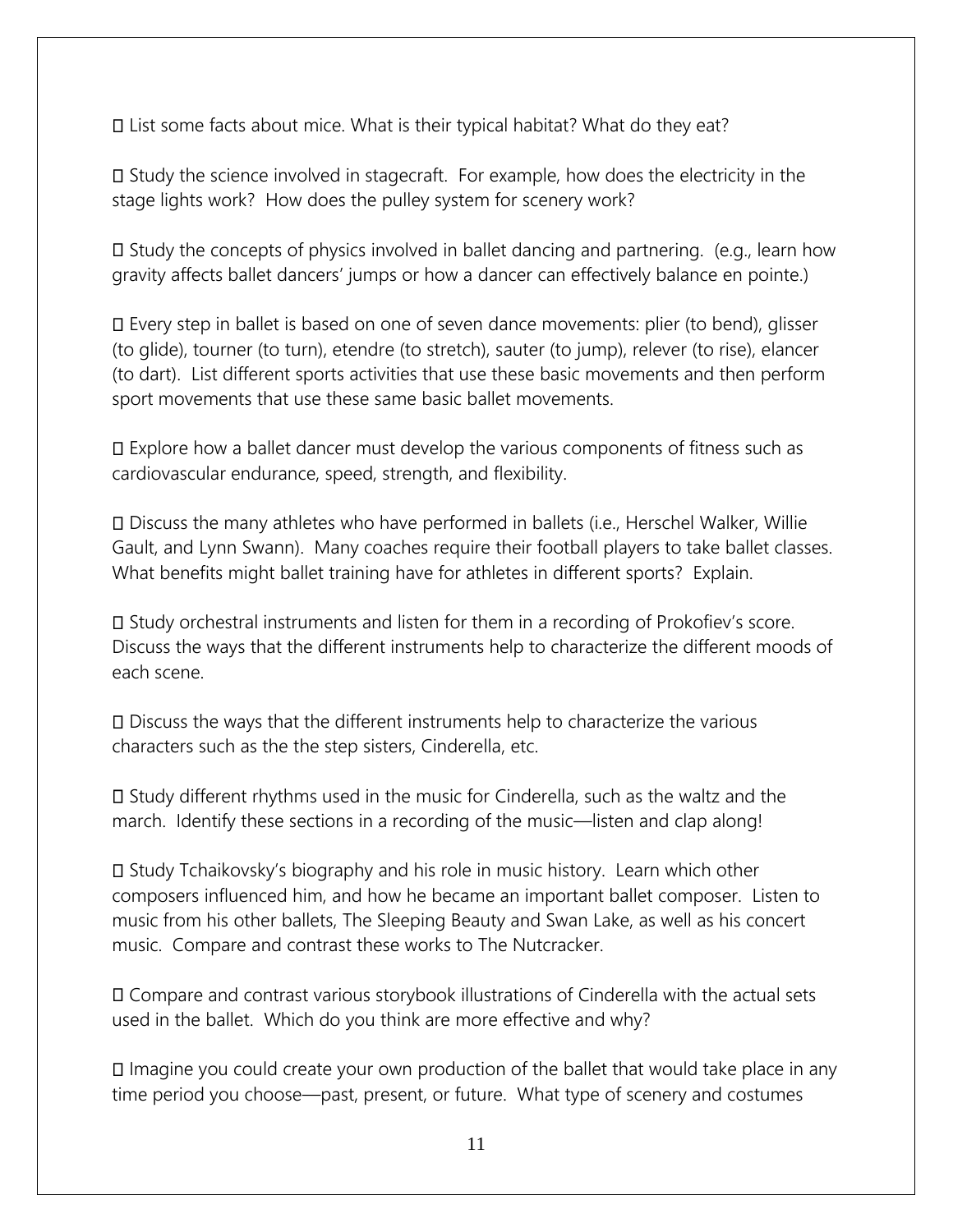would you use for your production of the ballet? Draw pictures or create dioramas and paper dolls of your designs.

Imagine you are a designer: draw or paint your own costumes and scenery for any section of the ballet you choose.

Questions You Can Ask

1. What is a ballet?

It is dancing to music on stage using the classical ballet vocabulary in front of an audience.

2. How do ballet dancers make up the steps they do?

They don't make up the steps. Dancers learn the basic ballet steps in ballet class. Ballet steps are like words. Just as you combine words to form a sentence and then a paragraph, choreographers combine hundreds of steps to express a feeling or idea or to tell a story.

- 3. What do dancers do when they aren't on stage? They practice exercises in daily ballet class to stay in shape and improve their skills, and they spend a lot of time learning and practicing dances taught by a choreographer. A ballet dancer's day is similar to a professional athlete's. Can you imagine what would happen if the 49ers or the Warriors did not have training camp or daily practices?
- 4. How long does it take to become a ballet dancer?

It takes about eight to ten years of training to become a professional ballet dancer. Training ideally begins when a student is between the ages of eight and 10. Beginners go to ballet class once or twice a week; by the time a student is 15 years of age, he or she will be taking 10-15 lessons a week. While ballet classes can provide exercise, discipline, and enjoyment for all, the hope of a professional career is limited to very few people. Those who will enter professional ballet companies have worked long and hard to develop their superior skills and are dedicated to their art.

- 5. Why does it take so long to become a ballet dancer? Part of a ballet dancer's job is to make the difficult look easy. Ballet dancers must spin around many times without getting dizzy, lift their legs above their ears, and jump high in the air. It takes a lot of training to do things like that.
- 6. Can children dance on stage? Children who take ballet classes are sometimes invited to dance with professional ballet companies.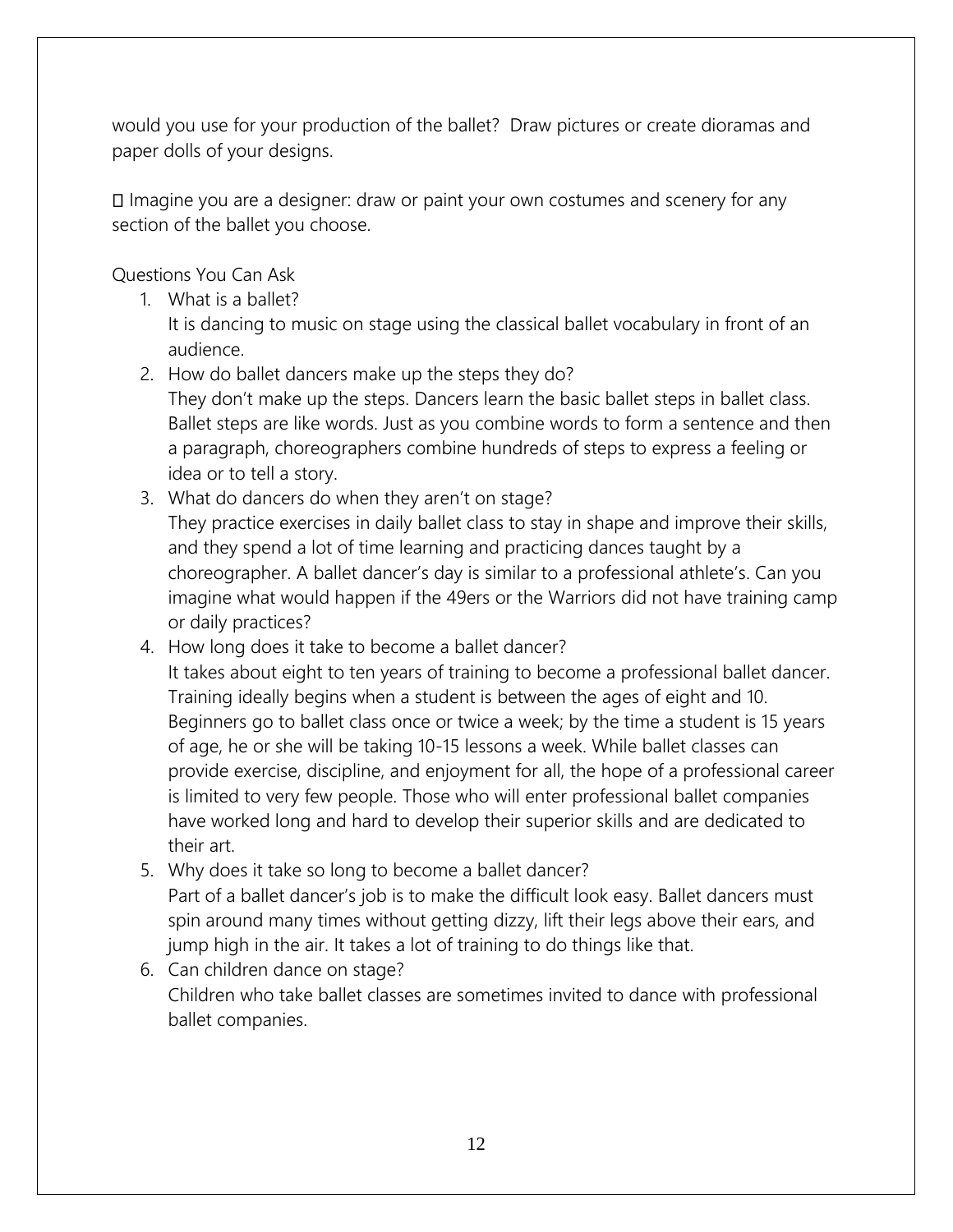7. Is ballet just for girls?

No. Every year more and more boys are taking ballet lessons. Ballet is hard work and requires great coordination, strength, and athletic ability. Boys have to learn to jump high, turn very fast without getting dizzy, lift girls and make it all look easy.

- 8. When do girls learn to dance on their toes? Girls usually begin to wear pointe shoes when they are 11 or 12 years old. They have to wait until their bones are hard enough and their muscles in their feet and legs are strong enough to support their full weight en pointe.
- 9. Don't dancers get dizzy when they turn? No, they don't get dizzy because they are taught a trick called "spotting." Before they begin turning, they pick something to look at—a clock, a door, a light. Then they try and keep looking at it as they go around and around. Go ahead and try it.
- 10. Do dancers sometimes fall and hurt themselves? Just as athletes are vulnerable to certain injuries, so are dancers. Ballet is very demanding on a dancer's body; it has even been said that "ballet is a contact sport." Dancers hurt their backs and shoulders, necks and knees. They pull muscles, sprain ankles, twist joints, and break bones in their feet and legs. Ballet dancers take many steps to prevent injuries including taking class every day to keep their muscles strong, loose, and warm, performing warm-up exercises before they dance, and putting a special powder on their shoes, called rosin, to prevent them from slipping. Even so, there is always the chance that a dancer will get hurt.
- 11. Do dancers get nervous before a performance? Even though professional dancers perform before thousands of people, every time they perform, they still get a little nervous. But when they begin to dance, the nerves subside and they just perform the best they can.
- 12. When do dancers have to stop dancing? Dancing is a very hard life. Dancers work from almost the moment they get up in the morning until the time they go to bed at night. As a result, most dancers stop dancing when they are between 35-40 years old–about the time many professional athletes must retire.
- 13. Do professional ballet dancers get paid a lot of money? A very few famous ballet dancers make a lot of money. Most professional ballet dancers, however, are not rich at all.
- 14. If dancers must train so long, and work so hard, and make so little money, and are prone to injury, why do they do it? Ballet dancers dance because they love dancing and because it brings great joy not only to them but also their audiences.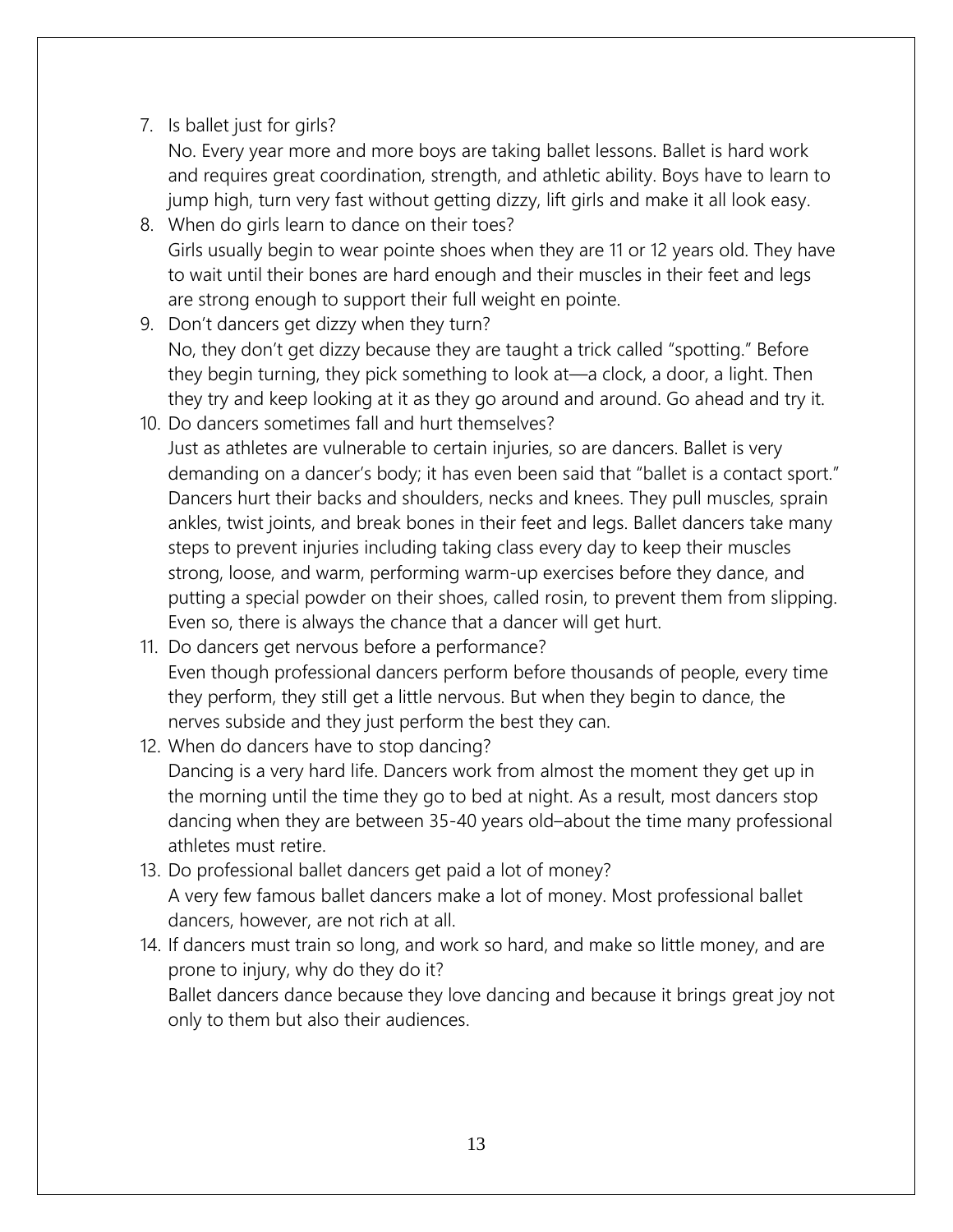15. Why does ballet use French instead of English words to refer to different movements?

In the 1600s, the French King Louis XIV founded the world's first ballet school, the Royal Academy of Dance, where many ballet steps were first introduced.

- 16. What are the basic five positions and where do they come from? Five hundred years ago, fencing was a popular sport performed for kings and queens. Many people think fencers look like they're dancing because they're so graceful. A fencer's movements inspired the five ballet positions. Students can view a short video to learn more about the 5 positions: http://video.about.com/dance/The-Five-Ballet-Positions.htm
- 17. Why do you think dancers, both men and women, wear tights as part of their costumes?

What activities do you do that require tights or leggings? Ballet attire is closefitting so the lines and shapes a dancer's body makes can easily be seen by the teacher as well as the audience. Girls usually wear leotards and pink tights in order to allow for plenty of freedom of movement. Boys wear black tights with white socks and a white T-shirt.



Photo by Jim Hissom

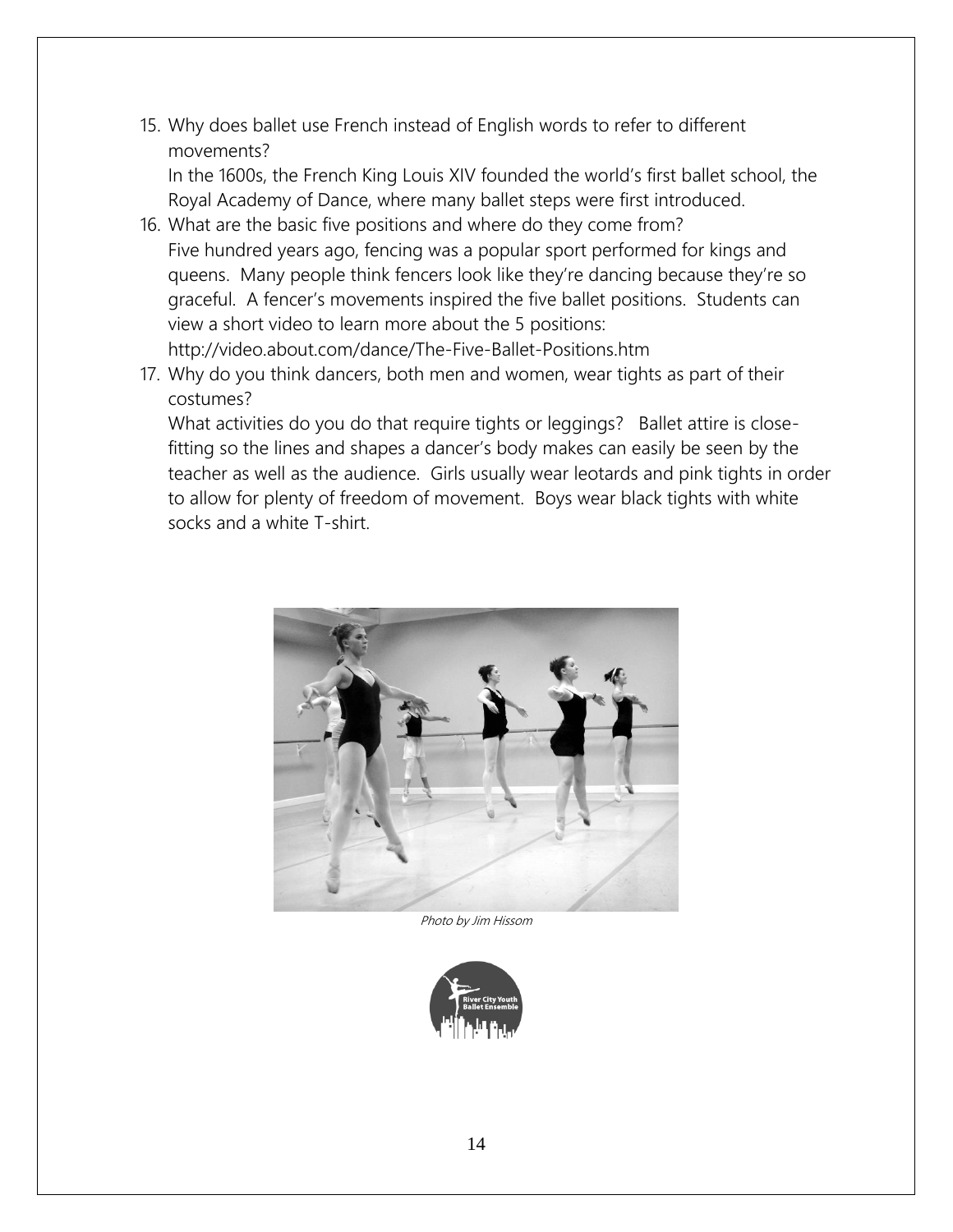#### Post Show Activities

Postshow discussion: □ Summarize the story of the ballet.

 $\square$  Talk about your first impressions of the ballet.

What part of the show was your favorite?

How were the various parts of the performance different? How were they the same?

Describe the movements and choreography you saw; describe the music; describe the set and costumes.

Discuss the relationship between choreography and dance, music, lighting, costume, set and props. How did the dancers tell the story without any words? How did their movements and dancing express a story?

Did the dancers express different emotions during the ballet? What emotions did you see? What emotions did you feel when watching the ballet?

Dancers play different characters in the ballet. How did the dancer's movements let you know which character they were playing?

Which character was your favorite? Why?

Describe the movement of the dancer in words and by trying to move like that character. What type of movement was used (low, high, sustained, light, heavy, fast slow, jump, pirouette, plié, etc.)? Refer to sections "Ballet Positions" and "Ballet Terms" in this guide, introduce ballet technique to your student's preshow, and ask them to look for and identify the movements they see in the show.

 $\Box$  How did the music affect or influence the dance?

What is it that makes a piece of music sound sad or happy, frightening or triumphant?

Do certain instruments create certain moods?

When the music is loud, how did you feel?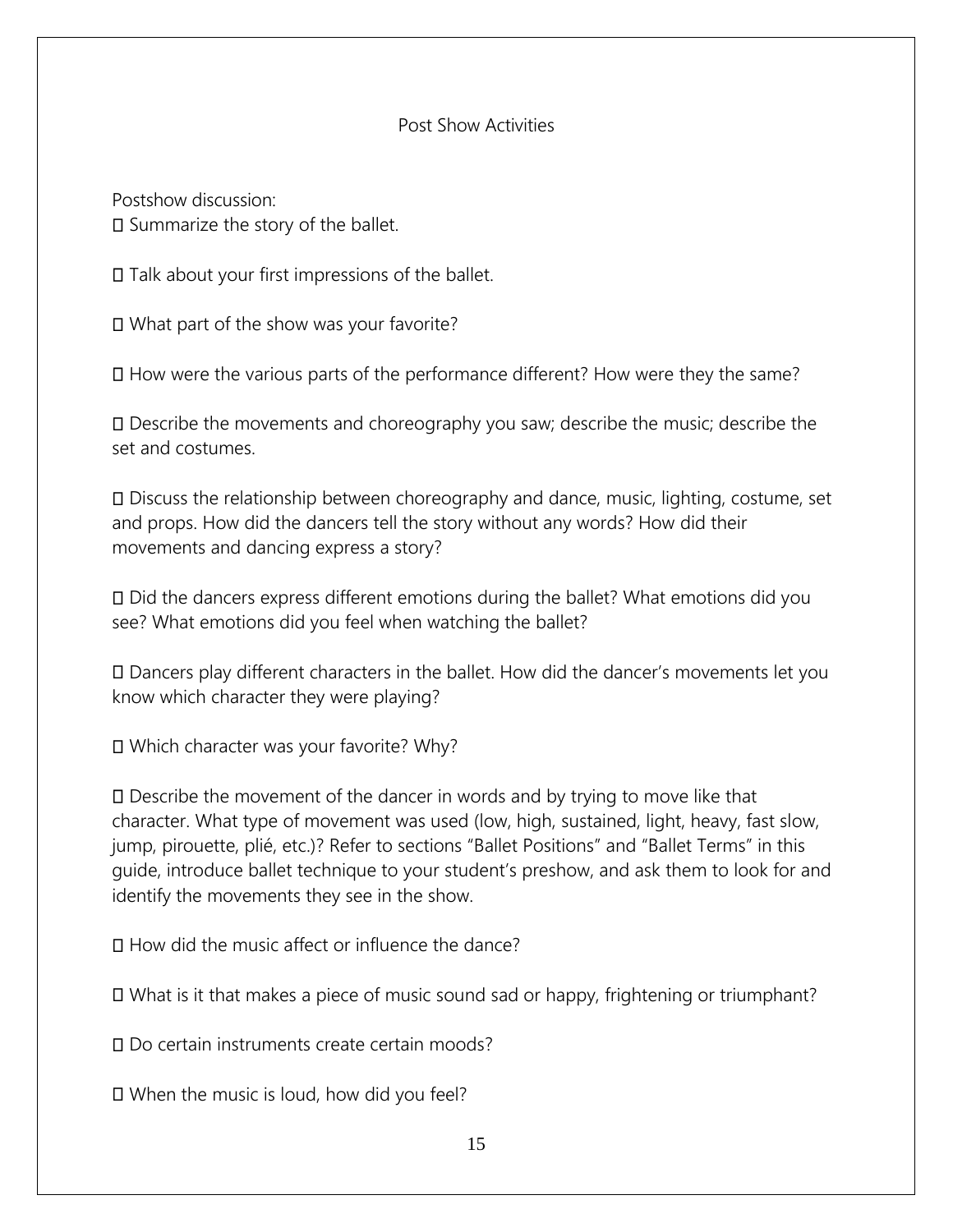How can you describe the relationship between the conductor and the musicians?

Why do you think this ballet has become such a classic that it still resonates with audiences today? Compare and contrast classic ballets with classic novels or pieces of music. Why did they stand the test of time?

What similarities and differences does ballet have with other dance forms, such as modern, break dance, jazz dance, folk dance, Latin dance?

Compare the qualities of professional dancers with professional athletes. What are their similarities and differences?

What kinds of dancing have you done before? Have you ever made up a dance? When do you dance and why? Do you ever dance in a group?

What is ballet? What makes it different from other kinds of dancing? How did ballet begin? "Ballet is a way of telling a story using dance and music instead of words. It consists of patterns of movement that have developed over the centuries. The movements of the dancers tell you a story or show you a mood." (Usborne, 1992, p. 2) (Students could do research to explore the differences between ballet and other dance styles.)

Have you ever expressed something to someone without using words? Discuss how people frequently use gestures, facial expressions, and movement to express themselves without words (waving hello or goodbye, nodding yes and no, stamping in anger, jumping for joy); these actions are related to the mime and acting they will see on stage.

When does everyday movement become dance? Some ideas include: when music is added, when movement expresses moods or feelings, when it is arranged in sequence for performance, or when it communicates a story or an idea.

What are some different ways dancers can move and use the space of the stage? 1. Energy: Movements can be smooth, sharp, fluid, or syncopated. 2. Body Shapes: Dancers can make round or angular shapes and poses with their bodies. 3. Levels: Dancers can move low to the ground and other times they can jump or be lifted high in the air. 4. Patterns: Dancers can make patterns individually by moving in different directions around the stage (think of the way you can trace ice skaters' movement patterns by the lines their skates leave on the ice) and they can make patterns with each other when dancing in groups (circles; diamonds; pinwheels; straight lines). 5. Tempo: Dancers can move quickly, very slowly, or at a speed in-between. 6. Rhythm: Dancers can move to certain patterns of sound such as a waltz (in three's) or a march (in two's).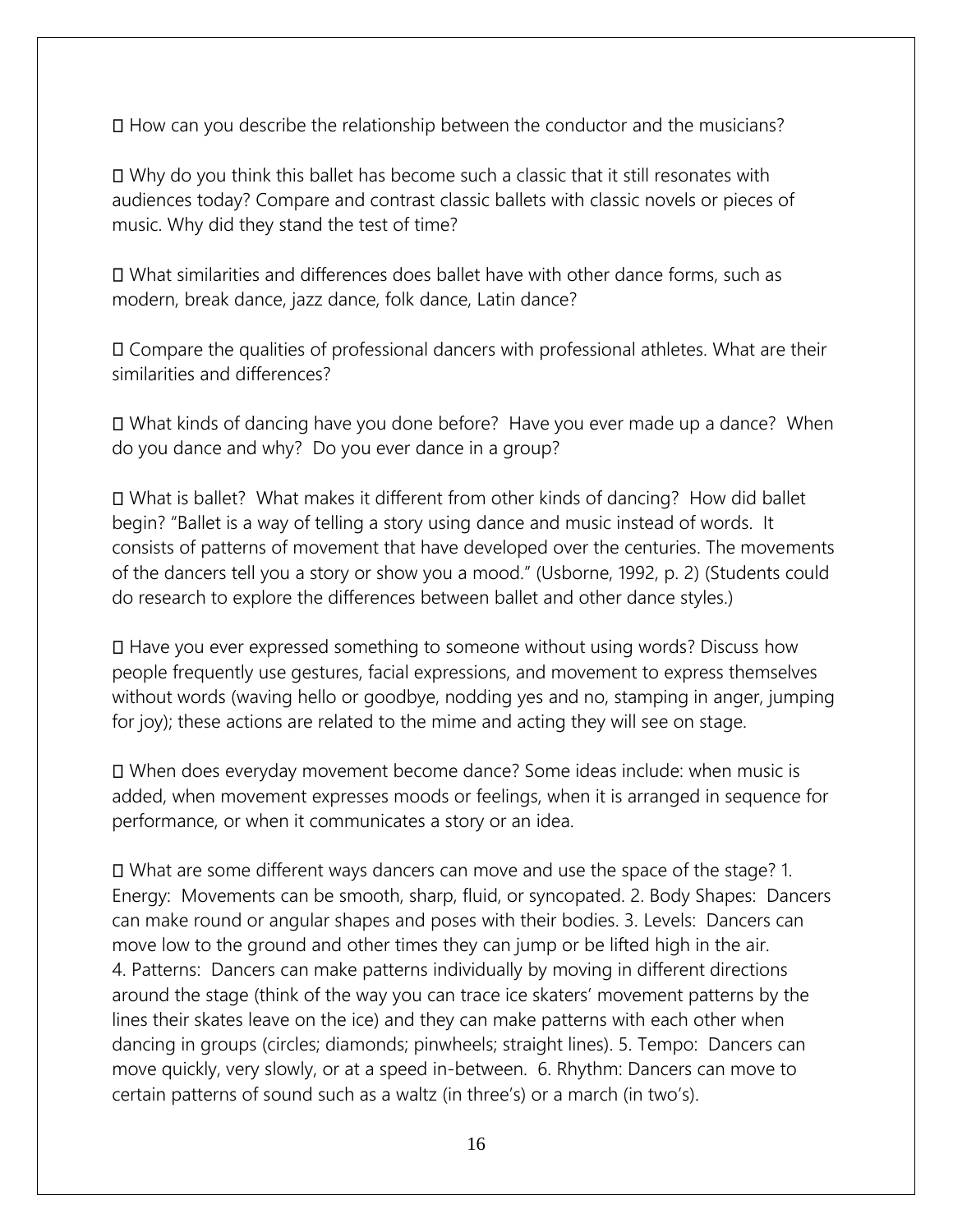How is a ballet created? Who is involved in creating a ballet? Have students list the various jobs they think would be essential to putting on a ballet performance, and then specifically discuss the various roles listed in the section entitled "Creating a Ballet." Select a scene from The Nutcracker ballet and have the students design the scenery and props. Have students design costumes for the various characters.

About the Theater:

How is a theater that is used for live performances similar to and different from a movie theater? A sports stadium? Discuss whether each venue has seating all the way around the performance space or just on one side; whether there's a front curtain; whether there's a backstage or behind-the-scenes area; whether there's an orchestra pit; and what the seats are like.

How do you think people act at a ballet as opposed to a movie or a sports game?

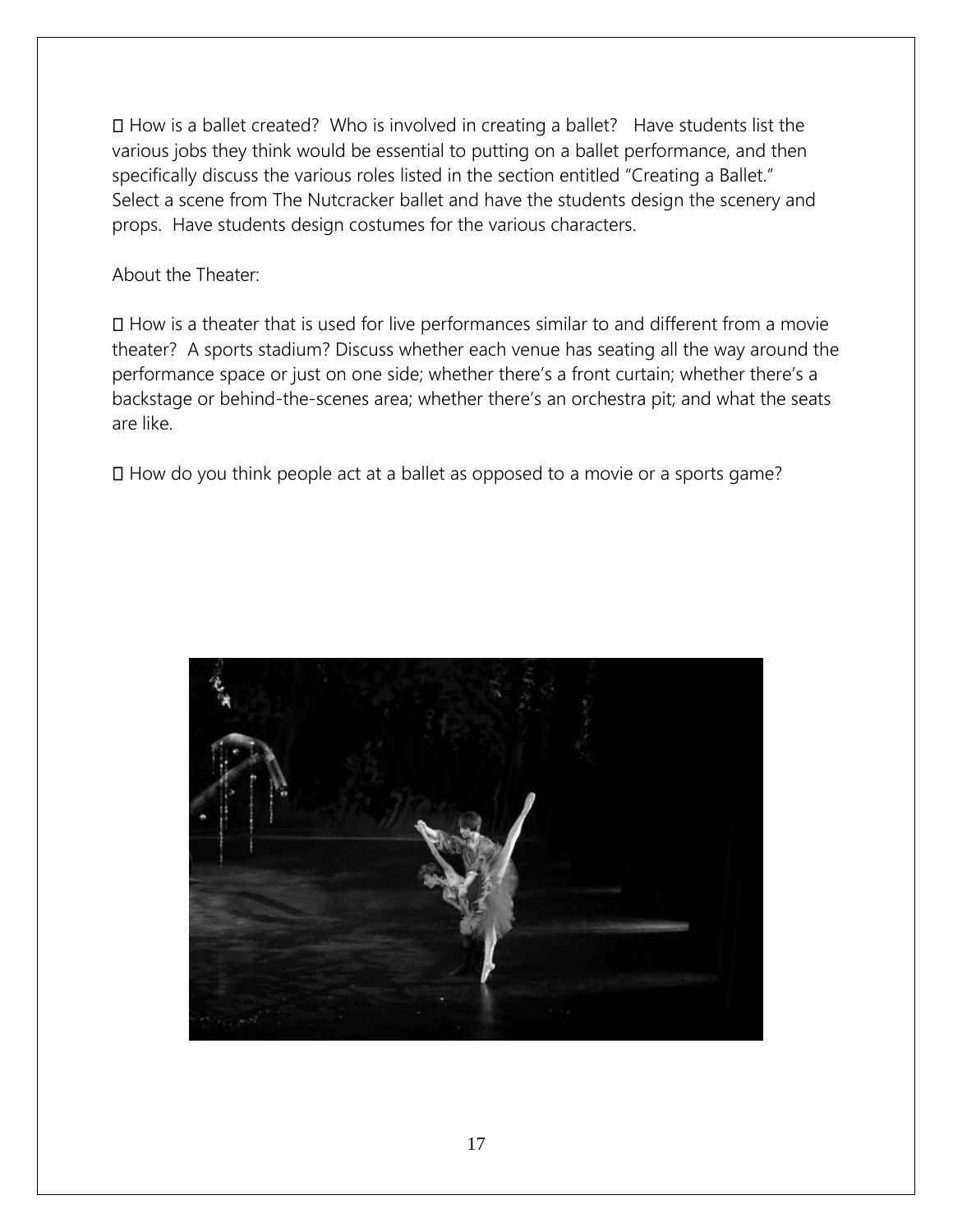#### Fun Facts

The Pointe Shoe. Pointe shoes are hand sewn. They are not made of wood, plaster or cardboard, but of canvas, satin and lots of glue. For professional dancers, they typically last 1 performance. •Pointe shoes cost \$90 per pair. Dancers must sew on their own ribbons. Most ballerinas wear out 2-3 pairs of pointe shoes per week when rehearsing. Why do you think ballerinas wear pointe shoes? If a pointe shoe cost \$90 per pair and a dancer wears out 3 pairs per week, how much does a dancer spend on pointe shoes in a month?

How do you think a dancer prepares their body to dance on pointe safely?

Tutus. One tutu can cost up to \$5,000 to make. The same tutu requires 60-90 hours of labor and over 100 yards of ruffle. A full-time costume director waits just off the stage during every performance, ready to quickly repair torn material or loose threads. Why do you think ballerinas wear tutus? If a tutu costs \$3,000 and the amount of labor put into a tutu is on average 75 hours, how much does a tutu cost to make per hour?

Dancers are Athletes. A male ballet dancer lifts over 1-1/2 tons worth of ballerinas during performances. Moderate dancing burns 250-300 calories per hour. Ballet dancers get just as hurt and suffer just as serious injuries as contact sports. The level of precision required is comparable to that of an Olympic gymnast. The amount of energy needed to perform a ballet is about the same as playing two full soccer matches or running 18 miles.



Photo by Mike Winland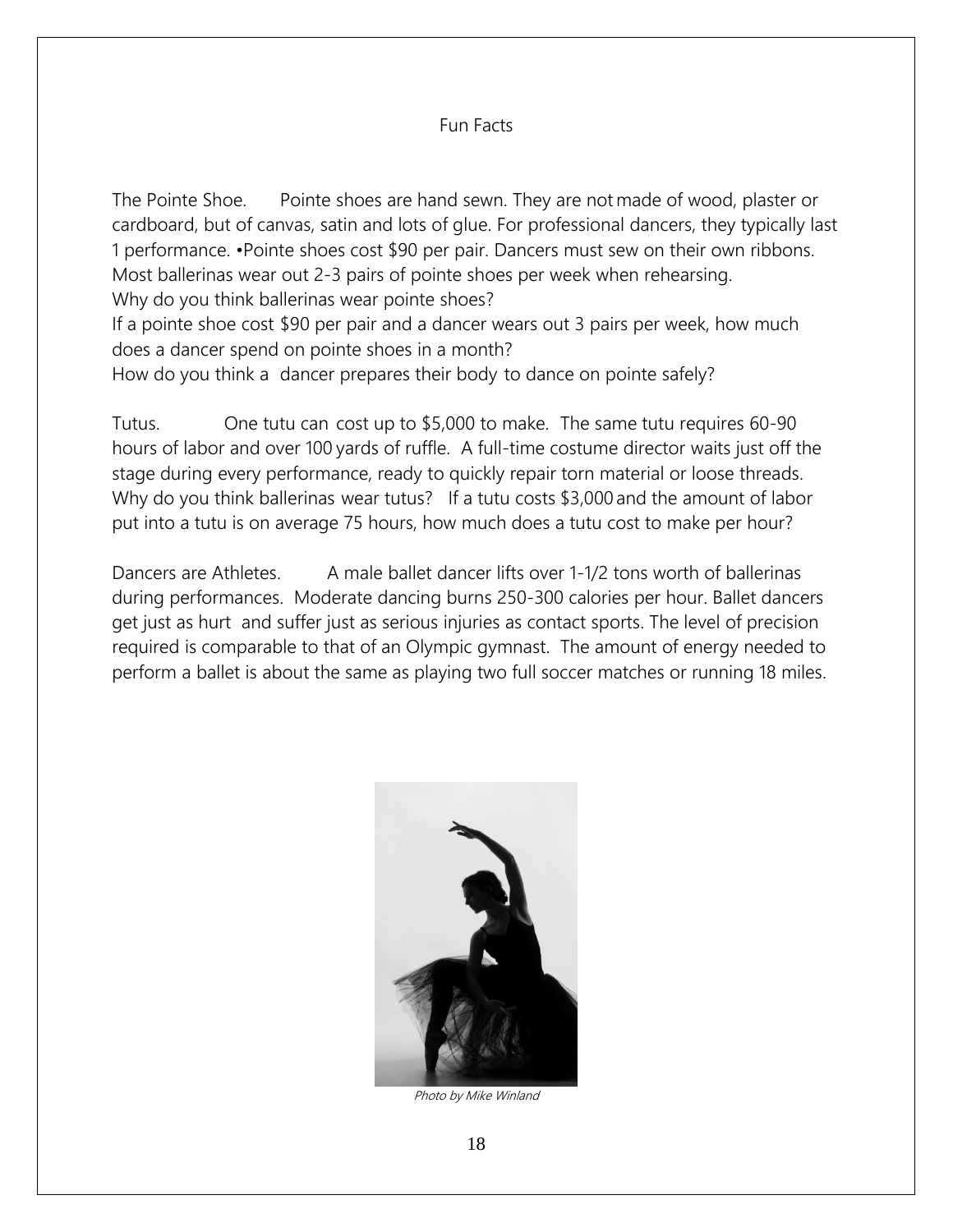Word Search

|   | D | Ν | ∩ |   | Κ | Ρ | J            |   | F | Α | C | C | P | D                |
|---|---|---|---|---|---|---|--------------|---|---|---|---|---|---|------------------|
|   |   |   | E | Μ | Τ |   | Υ            | S | R | F |   | Н | R |                  |
| F | D | U | ٧ | Τ | S | I | Ν            | А | F | Α | Τ | Ω | E | R                |
| M | D | Α | J | Ε | Τ | Ε | B            | Ζ | С | К | S | R | Μ | Ε                |
| Η | D | Α | Ν |   | R | Ε | L            |   | А | B | I | E |   |                  |
| R | U | Q | P | S | S | Τ | U            | D | R | Χ | Τ | Ω | E | Τ                |
| Ζ | U | O | P | Q | E | S | $\mathsf{I}$ | D | E | J | R | G | R | $\left( \right)$ |
| Ζ | U | O | U | Q | E | U | I            | Ω | E | J | Α | R | R | R                |
| B | R | Ε | U | S | А | U | R            | S | R | U | Α | А | J | W                |
| Τ | К | Ε | Τ | P | Н | C | R            | B | S |   | Χ | P | P | V                |
| Ε | Μ | A | L |   | Ε | G | R            | O | Α | E | P | Н | К | Ζ                |
| R | Τ | S | Α | R | Β | S | Τ            | D | M | F | Μ | Ε | L | Χ                |
| R | ٧ | Ν |   | C | Ρ | I | Α            | W | G | D | L | R | F | Ω                |
| Α | D | D |   | R | К | G | S            | Β | Ζ | Q | Ζ | R | Ν | Μ                |
| Β | G | К | Ω | Ω | I | Τ | E            |   | L | A | B | B | G | Τ                |
| Ε | D | C | ∩ | Ο | Ρ |   | R            |   | U | E |   |   | E | γ                |

ADAGIO ALLEGRO ARABESQUE ARTISTIC BALLERINA BALLET BARRE CHOREOGRAPHER CORPS DANSEUR DEUX DIRECTOR DIVERTISSEMENT JETE PAS **PIROUETTE** PLIE POINTE

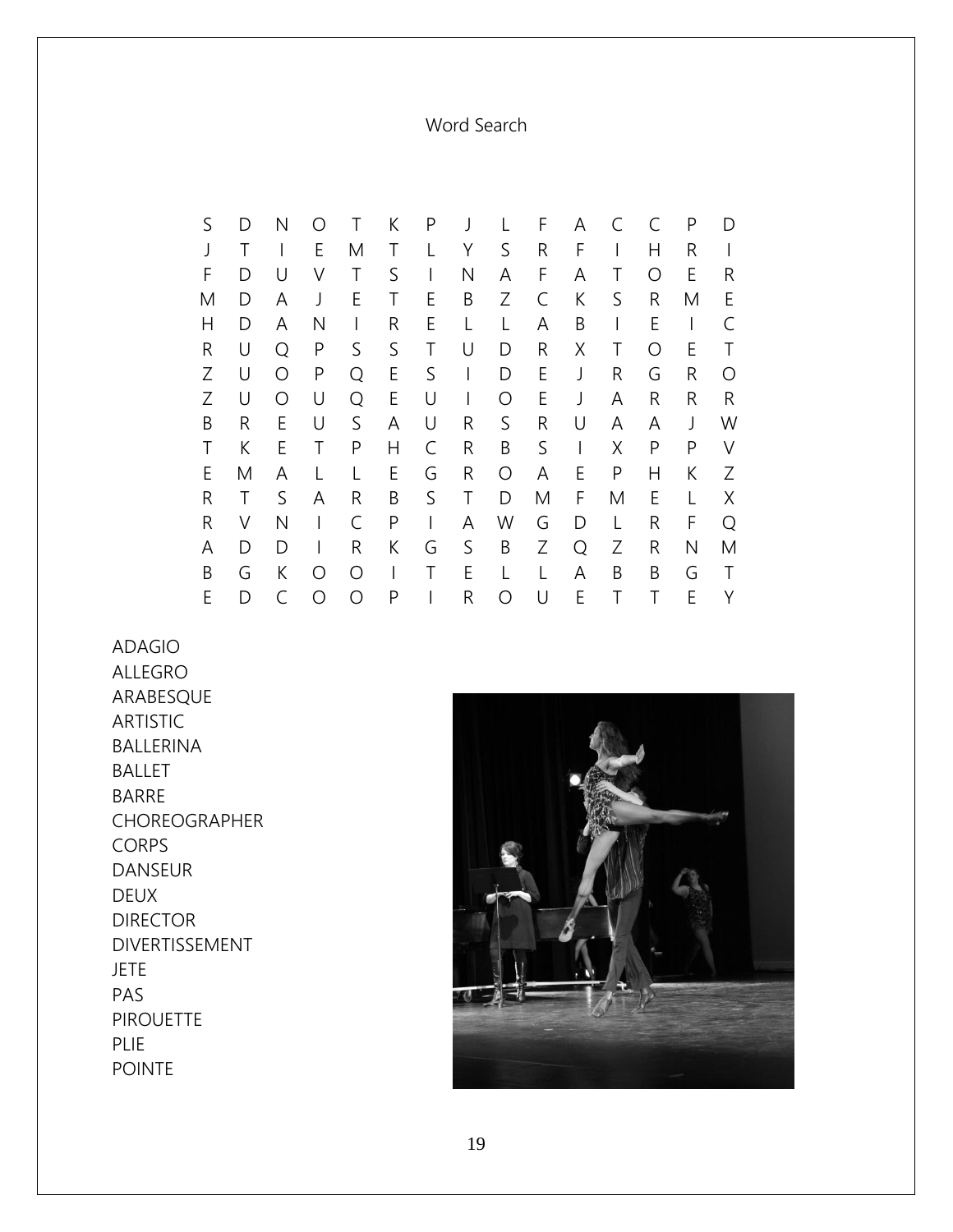

Adaptation of 1819 Regency Curtain Swag from Ackermann's Repository - Courtesy of EKDuncan.blogspot.com 2011